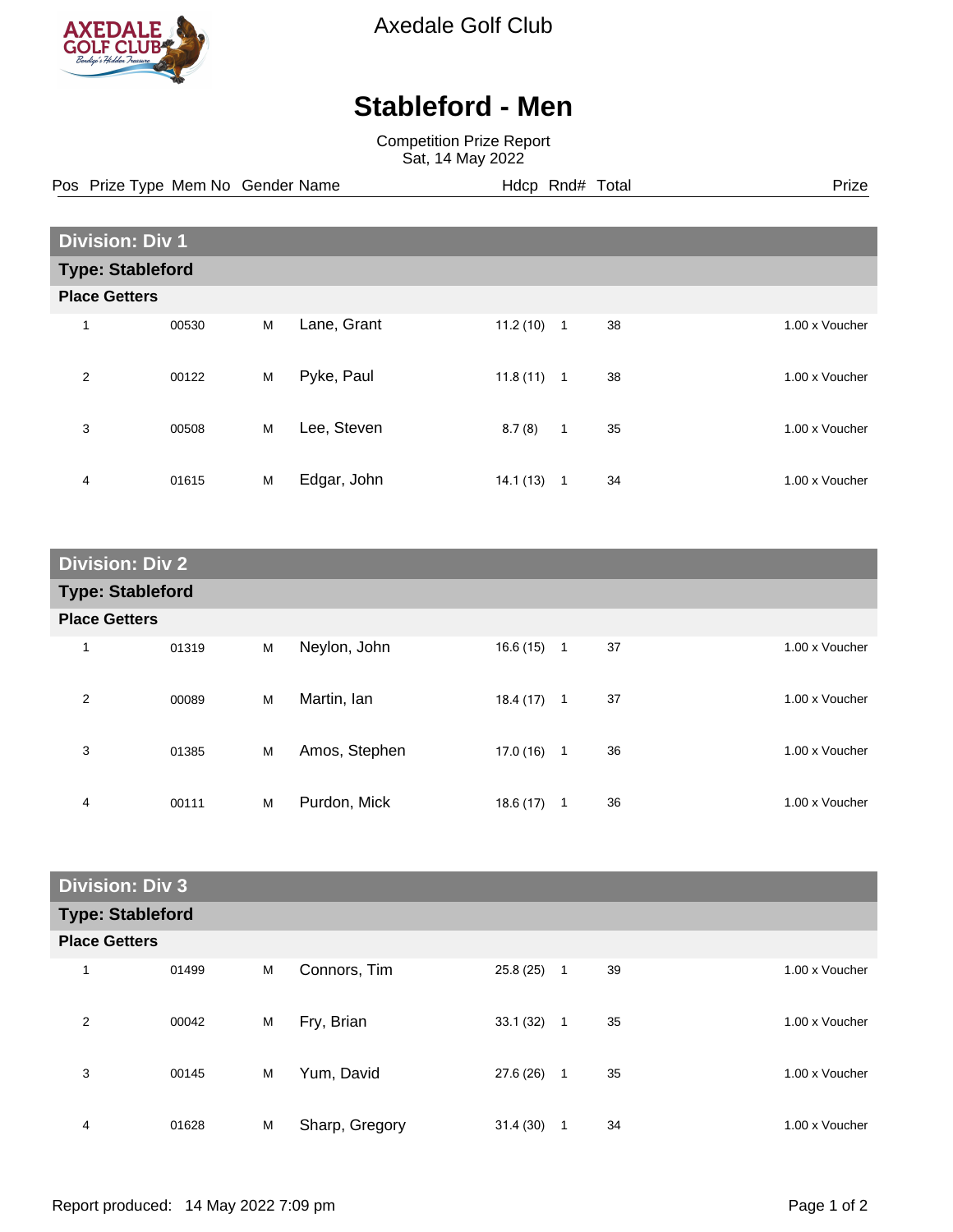| × |
|---|
|---|

| <b>Division: Overall</b> |       |   |                   |              |              |    |  |                          |
|--------------------------|-------|---|-------------------|--------------|--------------|----|--|--------------------------|
| <b>Type: Stableford</b>  |       |   |                   |              |              |    |  |                          |
| <b>Ball Rundowns</b>     |       |   |                   |              |              |    |  |                          |
| (no. 1)                  | 00655 | M | Brooks, Phillip   | $15.9(15)$ 1 |              | 34 |  | 1.00 x Balls - Ball Pool |
| (no. 2)                  | 01323 | M | Dijkman, Fred     | $25.3(24)$ 1 |              | 34 |  | 1.00 x Balls - Ball Pool |
| (no. 3)                  | 01050 | M | Murrell, Robert   | $18.4(17)$ 1 |              | 34 |  | 1.00 x Balls - Ball Pool |
| (no. 4)                  | 00139 | M | Williamson, Peter | $13.6(13)$ 1 |              | 34 |  | 1.00 x Balls - Ball Pool |
| (no. 5)                  | 01071 | M | Waldron, Geoff    | $28.2(27)$ 1 |              | 33 |  | 1.00 x Balls - Ball Pool |
| (no. 6)                  | 01009 | M | Moore, Kerry      | $27.5(26)$ 1 |              | 33 |  | 1.00 x Balls - Ball Pool |
| (no. 7)                  | 01454 | M | Moore, Brett      | $15.7(15)$ 1 |              | 33 |  | 1.00 x Balls - Ball Pool |
| (no. 8)                  |       | M | MCCULLAGH, LEE    | 3.6(3)       | $\mathbf{1}$ | 33 |  | 1.00 x Balls - Ball Pool |
| (no. 9)                  | 01102 | M | Laity, Glenn      | 12.6(12)     | $\mathbf{1}$ | 33 |  | 1.00 x Balls - Ball Pool |